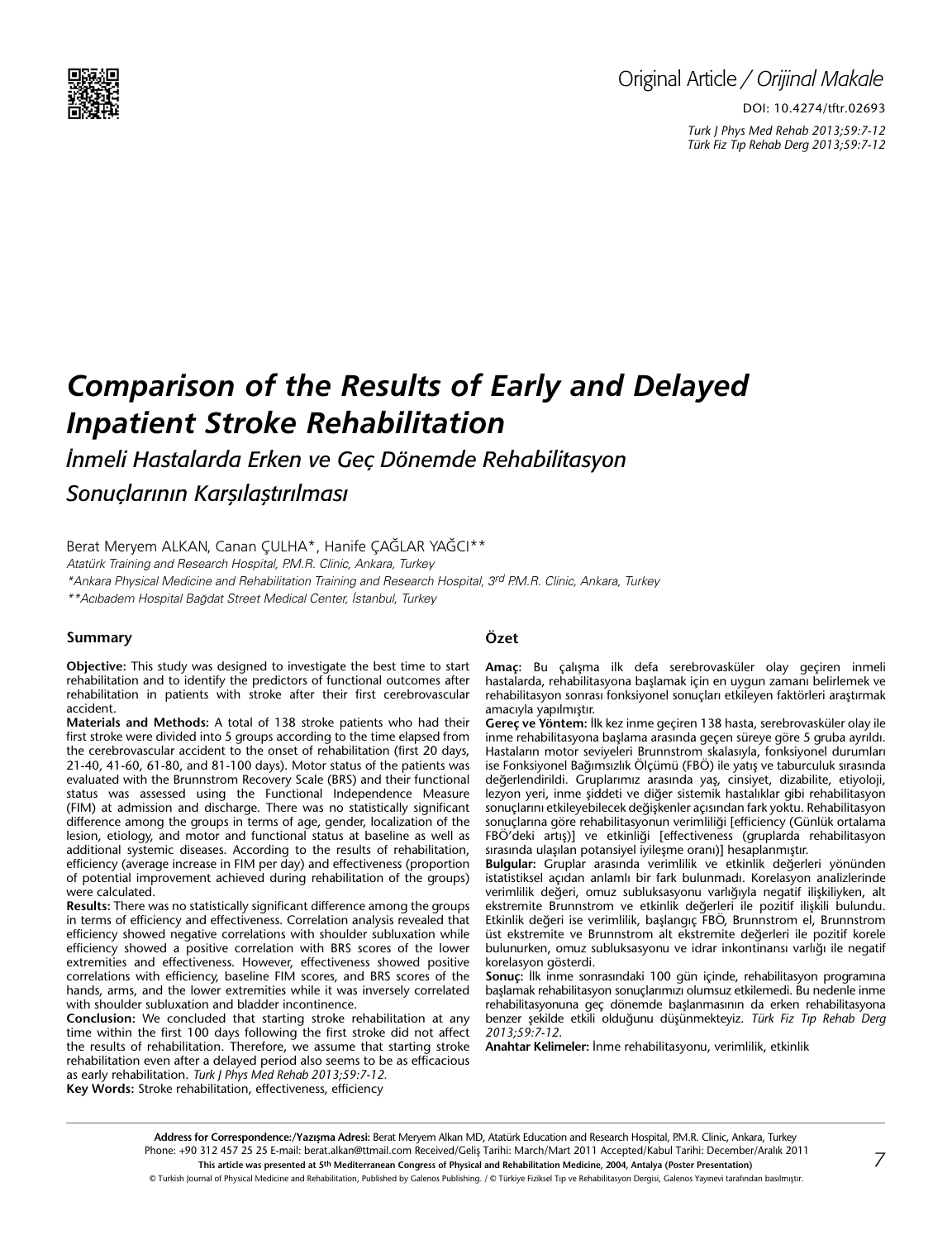# **Introduction**

Every year, a significant number of stroke survivors are left with residual hemiplegia. A number of uncontrolled studies have suggested that the functional status in hemiplegia can be improved by rehabilitation programs (1,2). The purpose of stroke rehabilitation is to increase patients' functional independence despite impairment. Although rehabilitation can reduce disability by optimizing the performance on everyday tasks, many individuals are still significantly disabled and handicapped on discharge (3). In stroke rehabilitation, early prediction of the obtainable level of functional recovery is desirable so as to deliver efficient care, set realistic goals, and to provide proper discharge planning. Assessment of treatment effectiveness through outcome measures of different types is highly important to describe the consequent neurologic deficits, to monitor the effects of treatment and natural recovery, and to understand the relationship between reductions in disability and improvements in impairment (4,5). Stroke may cause physical and cognitive impairments. A number of previous studies indicate that age, functional status and disease duration on admission, presence of co-morbidities, and cognitive functions are likely to affect functional outcome in stroke (6-12).

Only a few studies were designed to investigate the efficiency of rehabilitation gains or the effectiveness of achieving rehabilitation potential (8,13,14). In this study we investigated the best time to start rehabilitation and to identify the relative importance of medical, functional, demographic and cognitive factors in predicting functional outcomes after rehabilitation in patients with stroke after their first cerebrovascular accident (CVA).

# **Materials and Methods**

A total of 138 stroke patients, who had their first stroke and were admitted to our hospital during January 2002 and April 2004 for inpatient rehabilitation, were included in the study. Rehabilitation staff consisted of physicians (physiatrists, neurologists) neuropsychologists, nurses, physiotherapists, occupational and speech therapists, a social services care manager, dietitians, and support staff. In particular, the threshold criterion for hospital admission is the possibility to participate actively in rehabilitation and to tolerate daily rehabilitation treatment. Stroke has been defined as a sudden, non-convulsive, focal neurologic deficit persisting for more than 24 hours (15). The diagnosis of stroke was based on history, clinical examination, and neuroradiological findings (computed tomography [CT] or magnetic resonance imaging [MRI]).

Exclusion criteria included subarachnoid hemorrhage and presence of sequelae of previous cerebrovascular accidents or of other chronic disabling pathologic conditions (i.e. severe Parkinson's disease, polyneuropathy, severe cardiac, liver, or renal failure, cancer, and limb amputation). We excluded patients who had negative CT scans or MRI in the subacute phase also, to avoid enrolling patients with transient ischemic attacks and to reduce the impact of spontaneous recovery.

#### **Neurologic and functional assessment:**

The patients were assessed comprehensively by the members of the multidisciplinary team on arrival. In particular,

at admission, all patients underwent clinical, neurologic, neuropsychological, and functional examinations. Motor status of the patients was evaluated with the Brunstrom Recovery Scale (BRS) and their functional status was assessed using the Functional Independence Measure (FIM) (16,17) at admission and discharge. The conceptual basis of this instrument is to determine the type and amount of human assistance required by a person with impairment and disability to effectively perform basic activities of daily living (ADL). The FIM consists of 18 items organized under six categories of function: self-care activities, sphincter control, mobility, locomotion, communication and social integration. Each item is scored on a standardized ordinal scale from one (completely dependent) to seven (fully independent) for a maximum potential total score of 126. Psychiatric evaluation of all patients was performed by the same neuropsychologist. Practical skills in ADL-based rehabilitation program for all patients were designed by the same physiatrist. Our patient's physiotherapy was performed for 60 minutes twice a day (120 min/day in total) and the same rehabilitation protocol was used in all patients. All rehabilitation treatment began within 24 hours of admission, and each triad of patients was treated by the same therapists. Our patients who need training for neglect, speech therapy, swallowing, and bowel and bladder dysfunction got individual training for these which also continued throughout the hospital stay.

A total of 138 stroke patients (74 females, 64 males), who had their first stroke and were admitted to our hospital for inpatient rehabilitation, were included in the study. The patients were divided into 5 groups according to the time elapsed from the CVA to the onset of rehabilitation (first 20 days, 21-40, 41-60, 61-80, and 81-100 days). Table 1 presents demographic, medical, neurologic, neuroradiological, and functional findings of the five subgroups.

We calculated rehabilitation results using efficiency and effectiveness of treatment. Efficiency is the amount of increase in the rating score of each scale divided by length of rehabilitation stay; it shows the average improvement per day obtained during rehabilitation stay (8,13). Effectiveness reflects the proportion of potential improvement achieved during rehabilitation, calculated by the following formula: Effectiveness=(Discharge score-Initial score)÷(Maximum score-Initial score)-100. Therefore, if a patient obtains the top score after rehabilitation, effectiveness is 100% (8,13).

### **Data Analysis and Statistics**

Baseline variables including sex, side of lesion, vocational status, type, side, and site of cerebral lesions, presence of cognitive impairment (hemi neglect, aphasia), depression, and comorbidities (heart disease, hypertension and diabetes) were compared among the five groups by means of the chi-square tests or analysis of variance. The Mann-Whitney U-test, the Spearman Rank correlation and linear regression analysis were used where appropriate. For these rehabilitation outcomes, between-group differences for participants with different onsetadmission interval (OAI), intervals were calculated using the Kruskal-Wallis analysis for non-parametric data. The level of significance was p<0.05.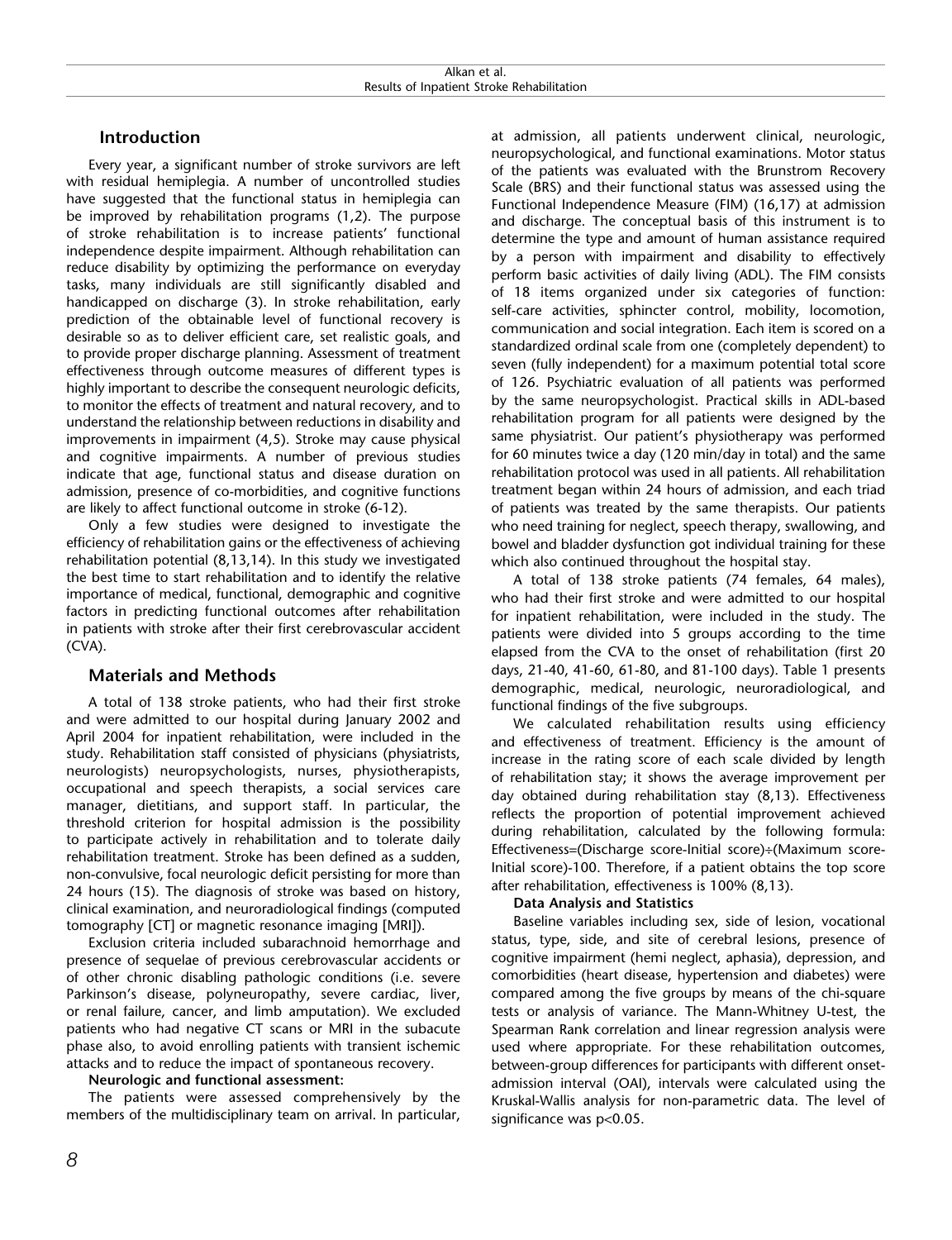## **Results**

No significant difference was found among the five subgroups for any parameter. In particular, FIM score at admission was similar among subgroups, as was type, side, and site of cerebral lesions. The mean age was 62.14±8.96 years. The mean FIM score at admission was 63.70±22.56. The mean FIM score of the whole sample at discharge was 88.76±23.56, global effectiveness on FIM was 43.35±22.67, and efficiency was 0.55±0.32.

Although efficiency was slightly higher in the group in whom rehabilitation was started within the first 20 days of stroke, there were no statistically significant differences among the groups in terms of efficiency and effectiveness (Kruskall-Wallis Test, p>0.05) (Table 2). Correlation analysis revealed that efficiency showed negative correlations with shoulder subluxation, while efficiency showed a positive correlation with BRS scores of the lower extremities and effectiveness (p<0.05). However, effectiveness showed positive correlations with efficiency, baseline FIM scores, and BRS scores of the hands, arms, and lower extremities, while it inversely correlated with shoulder subluxation and bladder incontinence (p<0.05) (Table 3). Comorbidities did not correlate with effectiveness (Table 4).

### **Discussion**

This study was conducted on five subgroups of patients in whom rehabilitation was started on different times after stroke. Rehabilitation treatment was started in different periods since patients applied to our hospital for rehabilitation in quite different time periods after stroke. The patients in the five subgroups were not only matched for age and disability, but were also homogeneous for medical, neurologic, and neuroradiological findings. Besides, the same inpatient rehabilitation treatment was carried out by the same therapists for all the five subgroups. Although efficiency was slightly higher in the group in whom rehabilitation was started within the first 20 days of stroke, no statistically significant difference was found among the groups in terms of efficiency and effectiveness.

Inpatient rehabilitation outcomes were not influenced by the OAI in this study. The importance of early rehabilitation in stroke patients is put by many scientists in their researches, as it plays an important role in improving disease outcomes, as well as

| Table 1. Demographics and charasteristics of the final sample. |                |                 |                  |                 |                |         |
|----------------------------------------------------------------|----------------|-----------------|------------------|-----------------|----------------|---------|
|                                                                | <b>Group I</b> | <b>Group II</b> | <b>Group III</b> | <b>Group IV</b> | <b>Group V</b> | p value |
|                                                                | $n = 18$       | $n=36$          | $n = 36$         | $n = 19$        | $n=29$         |         |
| Age (yrs)                                                      | 68,31          | 78,19           | 68,14            | 66,41           | 63,15          | $NS*$   |
| Onset to admission                                             | $1 - 20$       | 20-40           | $41 - 60$        | 61-80           | 81-100         | $NS^*$  |
| Males                                                          | 50.0%          | 36.1%           | 44.7%            | 50.0%           | 56.7%          | $NS**$  |
| Right motor weakness                                           | 61.1%          | 61.1%           | 50.0%            | 62.5%           | 50.0%          | $NS**$  |
| <b>Ischemic lesion</b>                                         | 77.8%          | 77.8%           | 63.2%            | 81.3%           | 60.0%          | $NS**$  |
| Cortex lesion                                                  | 80.9%          | 77.8%           | 77.8%            | 72.5%           | 68.8%          | $NS**$  |
| Aphasia                                                        | 44.4%          | 41.7%           | 38.9%            | 31.6%           | 34.5%          | $NS**$  |
| Spasticity                                                     | 0.0%           | 2.8%            | 5.6%             | 3.4%            | 3.6            | $NS**$  |
| <b>Bladder incontinence</b>                                    | 33.3%          | 36.1%           | 33.3%            | 26.3%           | 17.2%          | $NS**$  |
| Hypertension                                                   | 61.1%          | 77.8%           | 75.0%            | 89.5%           | 79.3%          | $NS**$  |
| <b>Heart Diseases</b>                                          | 16.7%          | 16.7%           | 13.9%            | 15.8%           | 41.4%          | $NS**$  |
| <b>Diabetes</b>                                                | 22.2%          | 30.6%           | 22.2%            | 21.1%           | 20.7%          | $NS**$  |
| Depression                                                     | 5.6%           | 6.9%            | 5.6%             | 5.3%            | 6.9%           | $NS**$  |
| Length of stay (days)                                          | 70.69          | 75.78           | 67.67            | 67.37           | 64.64          | $NS*$   |

NS, Not significant; FIM, Functional Independence Measure. Categorical variables reported as percentage; continuous variables reported as mean; \*Kruskal-Wallis Test was used;\*\*Chi-Square Tests was used.

| Table 2. Comparison of efficiency and effectiveness.                                                                                                                                                                                                                                                                                                                                                                                                                                       |                   |                   |                   |                 |                 |          |
|--------------------------------------------------------------------------------------------------------------------------------------------------------------------------------------------------------------------------------------------------------------------------------------------------------------------------------------------------------------------------------------------------------------------------------------------------------------------------------------------|-------------------|-------------------|-------------------|-----------------|-----------------|----------|
|                                                                                                                                                                                                                                                                                                                                                                                                                                                                                            | Group I           | <b>Group II</b>   | <b>Group III</b>  | <b>Group IV</b> | <b>Group V</b>  | p value  |
|                                                                                                                                                                                                                                                                                                                                                                                                                                                                                            | $n = 18$          | $n = 36$          | $n = 36$          | $n = 19$        | $n=29$          |          |
| Efficiency (mean) (SD)                                                                                                                                                                                                                                                                                                                                                                                                                                                                     | $0.67 \pm 0.38$   | $0.5 \pm 0.34$    | $0.60 \pm 0.32$   | $0.53 \pm 0.27$ | $0.49 \pm 0.25$ | 0.478 NS |
| Effectiveness (%)                                                                                                                                                                                                                                                                                                                                                                                                                                                                          | $43.70 \pm 20.97$ | $41.79 \pm 29.56$ | $47.68 \pm 21.10$ | 44.86±18.70     | 38.70±17.98     | 0.532 NS |
| $\mathbf{1} \cdot \mathbf{1} \cdot \mathbf{1} \cdot \mathbf{1} \cdot \mathbf{1} \cdot \mathbf{1} \cdot \mathbf{1} \cdot \mathbf{1} \cdot \mathbf{1} \cdot \mathbf{1} \cdot \mathbf{1} \cdot \mathbf{1} \cdot \mathbf{1} \cdot \mathbf{1} \cdot \mathbf{1} \cdot \mathbf{1} \cdot \mathbf{1} \cdot \mathbf{1} \cdot \mathbf{1} \cdot \mathbf{1} \cdot \mathbf{1} \cdot \mathbf{1} \cdot \mathbf{1} \cdot \mathbf{1} \cdot \mathbf{1} \cdot \mathbf{1} \cdot \mathbf{1} \cdot \mathbf{$<br>. |                   |                   |                   |                 |                 |          |

NS, not significant. Kruskal-Wallis Test was used in statistical analysis.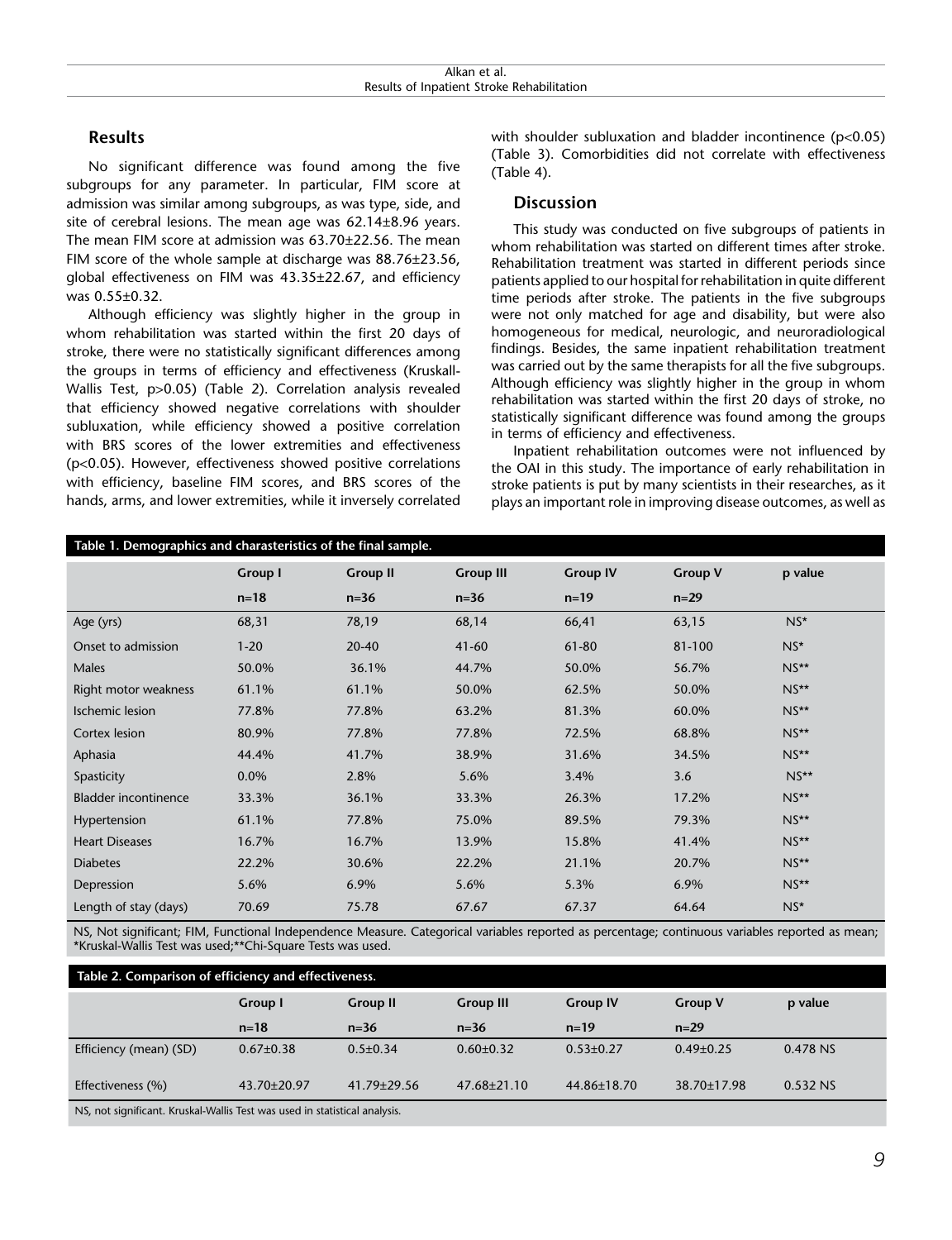#### Alkan et al. Results of Inpatient Stroke Rehabilitation

#### **Table 3. Initial correlations in predicting rehabilitation outcomes in 138 patients with first stroke, p and r values.**

| Independent variable          | Efficiency (increase/day) | Effectiveness (%)        | <b>Initial FIM Scores</b> |          |                          |                          |
|-------------------------------|---------------------------|--------------------------|---------------------------|----------|--------------------------|--------------------------|
|                               | p value                   | r value                  | p value                   | r value  | r value                  | p value                  |
| <b>Effectiveness</b>          | $0.000*$                  | 0.745                    | $\blacksquare$            | ۰.       | $0.000*$                 | 0.388                    |
| Initial FIM score             | 0.535                     | $-0.53$                  | $0.000*$                  | 0.388    | $\overline{\phantom{a}}$ | $\overline{\phantom{a}}$ |
| Age                           | 0.895                     | 0.011                    | 0.298                     | $-0.089$ | $0.01*$                  | $-0.203$                 |
| Etiology                      | 0.314                     |                          | 0.117                     |          | 0.476                    | $\overline{\phantom{a}}$ |
| Side of paralysis             | 0.854                     | $\overline{\phantom{a}}$ | 0.960                     |          | 0.568                    | $\overline{\phantom{a}}$ |
| Length of rehabilitation stay | 0.692                     | $-0.045$                 | 0.789                     | $-0.026$ | 0.476                    | 0.070                    |
| <b>BRS</b> hand               | 0.224                     | 0.104                    | $0.000*$                  | 0.320    | $0.000*$                 | 0.565                    |
| <b>BRS</b> arm                | 0.173                     | 0.117                    | $0.000*$                  | 0.364    | $0.000*$                 | 0.629                    |
| <b>BRS</b> lower extremity    | $0.013*$                  | 0.211                    | $0.000*$                  | 0.480    | $0.000*$                 | 0.627                    |
| Aphasia                       | 0.317                     | 0.086                    | 0.247                     | 0.099    | 0.145                    | $-0.125$                 |
| Neglect                       | 0.847                     | $-0.017$                 | 0.941                     | 0.006    | 0.518                    | $-0.056$                 |
| Shoulder subluxation          | $0.050*$                  | $-.0167$                 | $0.011*$                  | $-0.216$ | 0.128                    | $-0.130$                 |
| <b>Bladder incontinence</b>   | 0.264                     | 0.096                    | $0.014*$                  | $-0.209$ | $0.000*$                 | $-0.360$                 |
|                               |                           |                          |                           |          |                          |                          |

\*Significant at p<0.01.

Etiology and side of paralysis were evaluated with Chi-Square Tests. Spearman's correlations tests were used in evaluation of other parameters.

# **Table 4: Initial comorbidities in predicting rehabilitation outcomes in 138 patients with first stroke.**

| Effectiveness (%)                                                     |         |       |  |
|-----------------------------------------------------------------------|---------|-------|--|
| Hypertension (76.8%)                                                  | p value | 0.359 |  |
|                                                                       | r value | 0,087 |  |
| Diabetes (23.9%)                                                      | p value | 0.136 |  |
|                                                                       | r value | 0.121 |  |
| Heart diseases (21.0%)                                                | p value | 0.053 |  |
|                                                                       | r value | 0.165 |  |
| Peripheral vascular disease (3.6%)                                    | p value | 0.858 |  |
|                                                                       | r value | 0.015 |  |
| NS, not significant at p>0.05. Spearman's correlations test was used. |         |       |  |

improving the quality of life in future (18-24). Paolucci et al. showed that inpatient rehabilitation within the first 20 days after stroke was associated with a significantly higher probability of excellent therapeutic responses than rehabilitation starting later (8). Rehabilitation in multi-profile hospitals is performed by the principle of specialist team of rehabilitation ensuring the required specialist consultation (25). The effect of early rehabilitation in patients with hemiplegia is well known as it increases the possibility of recovery or compensation of dysfunctions (24,26). Like us, Gagnon et al. showed that OAI may not be a relevant prognostic factor of inpatient stroke rehabilitation outcomes (27). The effect of early or delayed initiation of inpatient rehabilitation after CVA may not favorably or adversely impact rehabilitation outcomes, respectively (27). There is a precedent regarding the efficacy of late intervention. Miyai et al. showed that multidisciplinary rehabilitation resulted

in comparable functional gains in patients with stroke, no matter whether it was started within 3 months (average: 2 months) or after 3 months (average: 9 months) (28). In patients with hemiplegia should not be delayed the admission to a rehabilitation facility from an acute care facility. This suggestion corroborates that individuals who are medically stable following a first stroke should be rapidly transferred to a rehabilitation facility offering an intensive stroke rehabilitation program (27).

Predict of associated factors relevant to functional outcomes for stroke patients is important to the establishment of an effective continuing care program (19). For this study, side of paralysis and stroke etiology as indicators of pathology were not significant predictors of outcome measured as rehabilitation efficiency and achievement of rehabilitation potential. Although it is known that patients with intracerebral hemorrhage have a worse outcome in the acute stage, no significant difference was found between stroke etiology (ischemia or hemorrhage) and recovery rates. Other studies (13,29) have also found no correlation between stroke pathology and motor and functional outcome.

Regarding functional ability, our study revealed that effectiveness, age, BRS hand/arm/lower extremity scores and bladder incontinence were found to be significantly associated with baseline FIM scores. Hankey et al. (30) reported that the most important predictors of disability after stroke were increasing age, baseline Barthel Index (BI) score, severity of hemiparesis and recurrent stroke. A study from Thailand revealed that total FIM scores at the time of discharge and total gain in FIM scores are highly correlated with the total FIM scores at the time of admission and age (31). Our study also shows that FIM total score at admission can be used for stroke patients as an indicator of functional impairment and the amount of care needed. It can also aid in early patient selection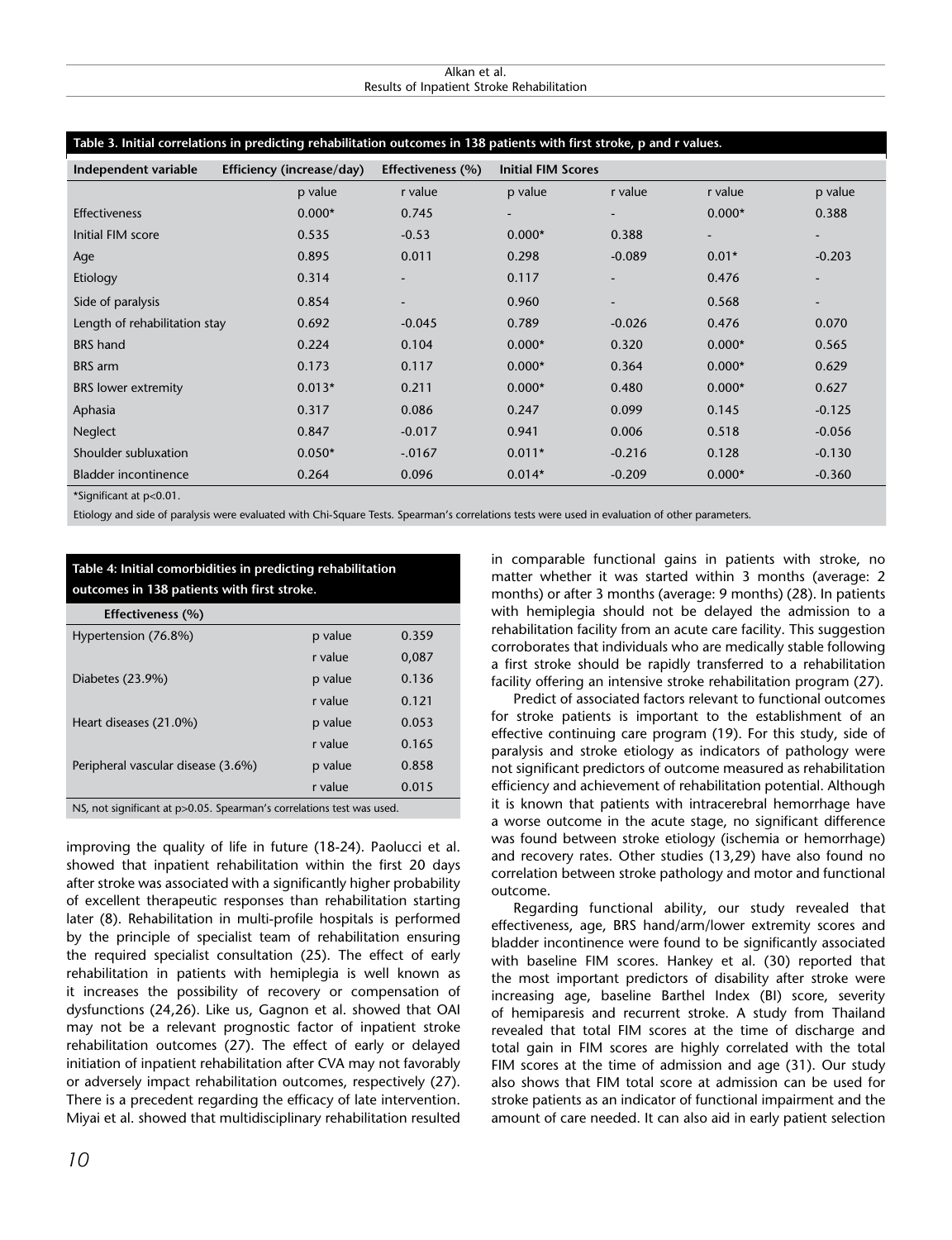| Alkan<br>aт<br>aı.<br>.                                                     |
|-----------------------------------------------------------------------------|
| <br>abilitation<br>りへへ<br>.utr<br>ationt<br><b>STROKE</b><br>.<br>rc<br>. . |

and in the determination of the necessary rehabilitation periods. This study shows that the most significant predictors of functional gain were FIM admission score, BRS hand scores and BRS lower extremity scores. This result is similar to that of the study of Lin et al. (32) in 2000, which revealed that arm motor recovery stage could significantly predict rehabilitation efficiency and effectiveness. In addition, older age (30,33) as well as the length of stay (34) were also found to be predictors of outcome. Paolucci et al. showed that rehabilitation training is effective also for very old patients, although less than for younger ones (7). Likewise Luk et al., we also found that the total FIM scores in admission were inversely correlated with age. No significant difference was observed between the changes in FIM scores and age. Age was not an independent predictor for a better outcome (35).

Comorbid diseases are common among patients after stroke. They have been shown to have a negative correlation with functional outcome, however, their impact on functional outcome was not clear (36). The most frequently seen comorbid conditions in our patients were hypertension (76.8%), diabetes mellitus (23.9%), heart disease (21%), and peripheral vascular disease (3.6%). In our patients, functional outcomes were not significantly influenced by the occurrence of medical problems. The most frequent complications observed were depression, shoulder subluxation, aphasia, neglect, and bladder incontinence. In our study, we found that the ability of speech and mental condition did not affect rehabilitation results. Shoulder subluxation and bladder incontinence were found to be inversely correlated with efficiency and effectiveness. Furthermore, bladder incontinence was inversely correlated with admission FIM score.

Shoulder pain and subluxation are both common complications after CVA. Subluxation is likely to manifest a shoulder at risk of becoming painful, although studies have found no definitive correlation between shoulder pain and subluxation. In patients with hemiplegia, shoulder pain and subluxation remain a important problem for the successful rehabilitation (37). After a stroke, the development of painful hemiplegic shoulder is associated with severe disease and poorer functional outcome (38-42). Incontinence has previously been identified as an important prognostic indicator of functional ability. Barer (43) reported that continence was a more powerful predictor of survival and discharge home than was the severity of paresis. Recently the other study found that the association between urinary incontinence and the total FIM instrument score was demonstrable and urinary incontinence has been used as a predictor of total FIM score (44). Patients with hemiplegia who regained continence earlier were admitted to rehabilitation units faster than incontinent patients, but continence did not predict discharge functional outcomes (45). Also the others studies shown that stroke patients who remained incontinent throughout rehabilitation had lower functional abilities on discharge and made fewer gains throughout the rehabilitation effort (46,47).

The clear limitation of our study is that we could not have a control group who received no rehabilitative intervention. This type of control group is not ethically permissible. Another limitation is the limited number of patients in the subgroups.

Further studies conducted on larger number of patients will provide more convincing results.

# **Conclusion**

These data on effectiveness of stroke rehabilitation imply that early start is preferable. A variety of physiotherapy interventions improve functional outcomes, even when applied lately after stroke. Age does not appear to be an important factor in improvement although older patients tend to have more severe strokes. Admission FIM scores, initial motor scores, shoulder subluxation and urinary incontinence are the best predicting factors for rehabilitation outcome. Further investigation is also necessary to determine which patient will benefit from a rehabilitation program and which will not. Controlled clinical trials are essential if the role of rehabilitation, its indications, its contraindications, and its outcome predictors are to be more adequately understood.

#### **Conflict of Interest**

Authors reported no conflicts of interest.

#### **References**

- 1. Ernst E. A review of stroke rehabilitation and physiotherapy. Stroke 1990;2:1081-5.
- 2. Cozean CD, Pease WS, Hubbell SL. Biofeedback and functional electric stimulation in stroke rehabilitation. Arch Phys Med Rehabil 1988;69:401-5.
- 3. Dean CM, Richards CL, Malouin F. Task-related circuit training improves performance of locomotor tasks in chronic stroke: a randomized, controlled pilot trial. Arch Phys Med Rehabil 2000;8:409-17.
- 4. Tsuji T, Liu M, Sonoda S, Domen K, Chino N. The stroke impairment assessment set: its internal consistency and predictive validity. Arch Phys Med Rehabil 2000;81:863-8.
- 5. Marshall SC, Heisel B, Grinnell D. Validity of the PULSES profile compared with the Functional Independence Measure for measuring disability in a stroke rehabilitation setting. Arch Phys Med Rehabil 1999;80:760-5.
- 6. Paolucci S, Antonucci G, Pratesi L, Traballesi M, Lubich S, Grasso MG. Functional outcome in stroke inpatient rehabilitation: predicting no, low and high response patients. Cerebrovascular Dis 1998;8:228-34.
- 7. Paolucci S, Antonucci G, Troisi E, Bragoni M, Coiro P, De Angelis D, et al. Aging and stroke rehabilitation. a case-comparison study. Cerebrovascular Dis 2003;15:98-105.
- 8. Paolucci S, Antonucci G, Grasso MG, Morelli D, Troisi E, Coiro P, et al. Early versus delayed inpatient stroke rehabilitation: a matched comparison conducted in Italy. Arch Phys Med Rehabil 2000;81:695-700.
- 9. Tur BS, Gursel YK, Yavuzer G, Kucukdeveci A, Arasil T. Rehabilitation outcome of Turkish stroke patients: in a team approach setting. Int J Rehabil Res 2003;26:271-7.
- 10. Salter K, Jutai J, Hartley M, Foley N, Bhogal S, Bayona N, et al. Impact of early vs delayed admission to rehabilitation on functional outcomes in persons with stroke. J Rehabil Med 2006;38:113-7.
- 11. Denti L, Agosti M, Franceschini M. Outcome predictors of rehabilitation for first stroke in the elderly. Eur J Phys Rehabil Med 2008;44:3-11.
- 12. Paker N, Buğdaycı D, Tekdöş D, Kaya B, Dere C. Impact of cognitive impairment on functional outcome in stroke. Stroke Res Treat 2010;doi:10.4061/2010/652612.
- 13. Shah S, Vanclay F, Cooper B. Efficiency, effectiveness, and duration of stroke rehabilitation. Stroke 1990;21:241-6.